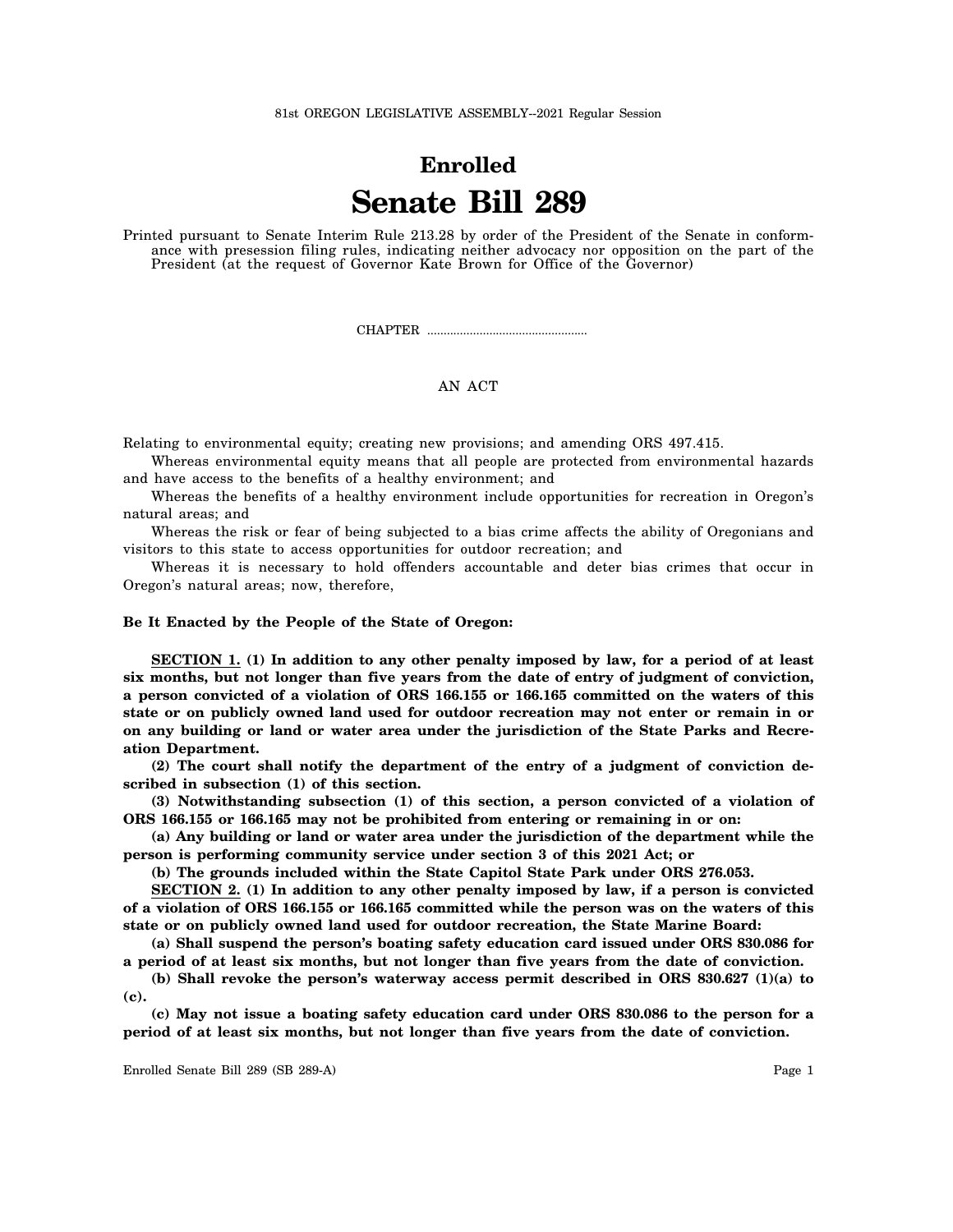**(d) May not issue a waterway access permit described in ORS 830.627 (1)(a) to (c) to the person for a period of at least six months, but not longer than five years from the date of entry of judgment of conviction.**

**(2) The court shall notify the board of the entry of a judgment of conviction described in subsection (1) of this section.**

**SECTION 3. If a court sentences a person to community service for a violation of ORS 166.155 or 166.165 and the conduct that was the subject of the violation occurred while on the waters of this state or on publicly owned land used for outdoor recreation, the community service may include:**

**(1) Habitat restoration or restoration or maintenance of outdoor recreation facilities under the supervision of the State Parks and Recreation Department, the State Department of Fish and Wildlife or the State Marine Board; and**

**(2) Anti-bias training.**

**SECTION 4.** ORS 497.415 is amended to read:

497.415. (1) When any person is convicted of a violation of law or any rule adopted pursuant thereto or otherwise fails to comply with the requirements of a citation in connection with such violation as provided in subsection (2) of this section, the court may order the State Fish and Wildlife Commission to revoke all licenses, tags and permits issued to that person pursuant to the wildlife laws. Revocation of licenses, tags and permits is in addition to and not in lieu of other penalties provided by law.

(2) The license, tag and permit revocation provisions of subsection (1) of this section apply to the following persons:

(a) Any person who is convicted of a violation of the wildlife laws, or any rule adopted pursuant thereto, or who otherwise fails to comply with the requirements of a citation in connection with any such offense.

(b) Any person who is convicted of a violation of ORS 164.245, 164.255, 164.265, 164.345, 164.354 or 164.365 committed while the person was angling, taking shellfish, hunting or trapping or who otherwise fails to comply with the requirements of a citation in connection with any such offense.

(c) Any person who is convicted of a violation of ORS 166.630 or 166.638 committed while hunting or who otherwise fails to comply with the requirements of a citation in connection with any such offense.

**(d) Any person who is convicted of a violation of ORS 166.155 or 166.165 committed while the person was angling, taking shellfish, hunting or trapping or while the person was on the waters of this state or on publicly owned land used for outdoor recreation.**

(3) When a court orders the revocation of a license, tag or permit pursuant to this section, the court shall take up any such licenses, tags and permits and forward them, together with a copy of the revocation order, to the commission. Upon receipt thereof, the commission shall cause revocation of the appropriate licenses, tags and permits in accordance with the court order.

(4) For purposes of the Wildlife Violator Compact:

(a) The commission shall suspend a violator's license as defined in ORS 496.750 for failure to comply with the terms of a citation from a party state. A copy of a report of failure to comply from the licensing authority of the issuing state shall be conclusive evidence. Suspension under this paragraph commences on the date the commission issues a final order pursuant to the provisions of ORS chapter 183 to suspend the license in this state. The period of suspension under this paragraph is the period provided by Oregon law or such longer period as provided by commission rule based on the period of suspension imposed by the party state.

(b) The commission shall revoke a violator's license as defined in ORS 496.750 for a conviction in a party state. A report of conviction from the licensing authority of the issuing state shall be conclusive evidence. Revocation under this paragraph commences on the date the commission issues a final order pursuant to the provisions of ORS chapter 183 to revoke the license in this state. The period of revocation under this paragraph is the period provided by Oregon law or such longer period as provided by commission rule based on the period of revocation imposed by the party state.